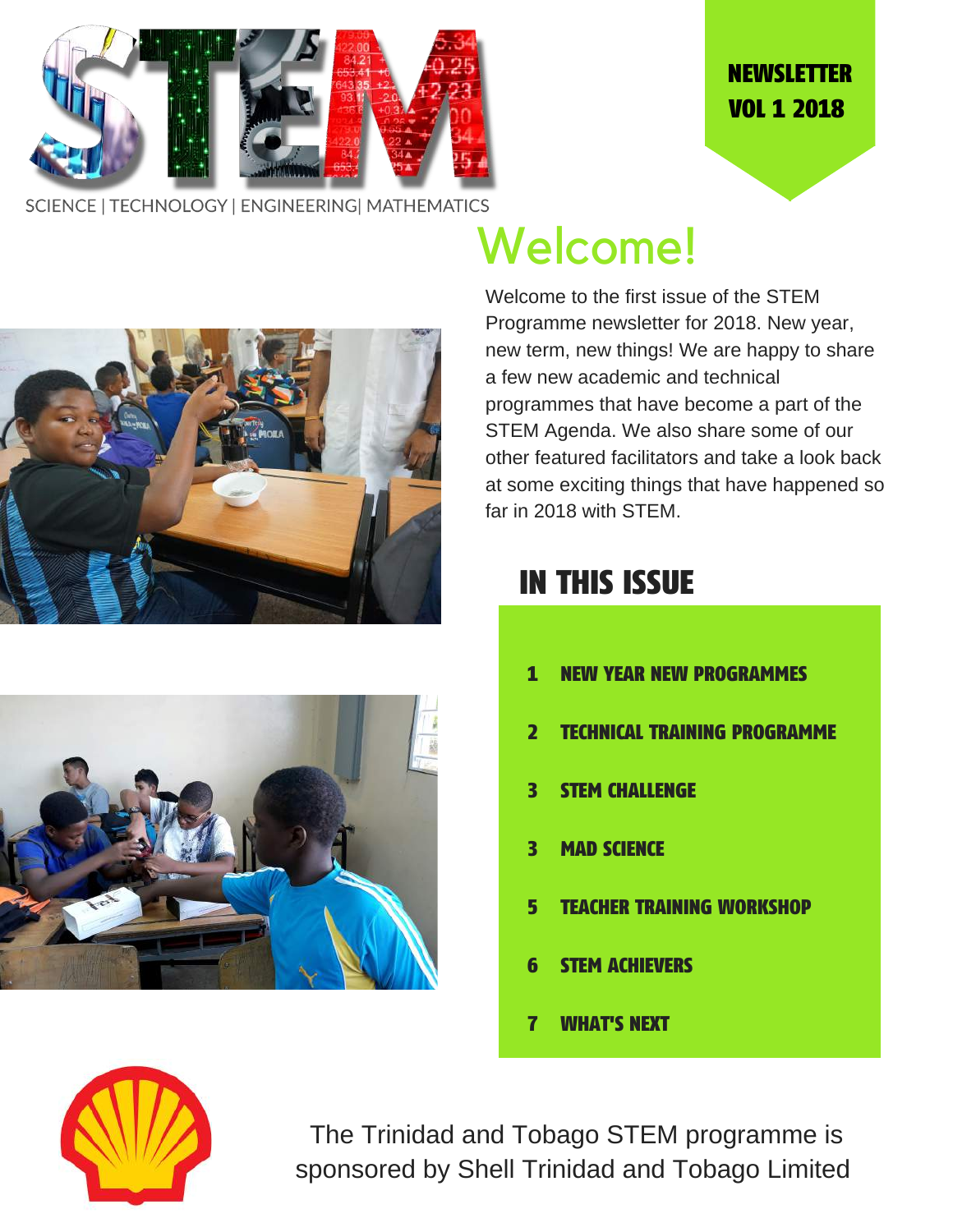# NEW YEAR NEW PROGRAMMES





## **'TECH 4 AGRI'**

With a national mandate of diversification through industries such as agriculture and innovation, an additional Agricultural Science focused group has joined the programme. Facilitated by Keron Bascombe of 'Tech 4 Agri,' the sessions focus on the use of technology including equipment and programs in agriculture. Students have already been exposed to several types of equipment, coding for agricultural programs and the use of ICT applications to advance the agricultural sector. .

## **MIC - TOBAGO**

In March a new technical training programme began in Tobago, facilitated by the MIC Institute of Technology. Twenty two (22) male and female students from various schools throughout the Tobago Education District will attend this programme for one year. The students will be exposed to subject areas such as Auto Diesel, Air Conditioning, Electrical Installation, AutoCAD, Lifeskills, Computer Technology and Applied Engineering Science/Math.

We welcome the students to the programme!

## **TECHNICAL TRAINING - NESC**

The STEM Technical Training Programme has expanded this term with a new institution coming on board. The National Energy Skills Centre (NESC) now hosts a new cohort consisting of twenty-two (22) participants from various schools in the Port of Spain Education district area. Commencing in January at the Couva campus the Programme is expected to run until November 2018. In addition to life skills and communication, students will be exposed to the theoretical and practical applications of the following:

- Blue print reading
- Digital literacy
- Industrial mechanical maintenance
- General auto and diesel mechanics
- Air condition (AC) & refrigeration
- Fluid power and controls
- Electrical installation
- Welding.

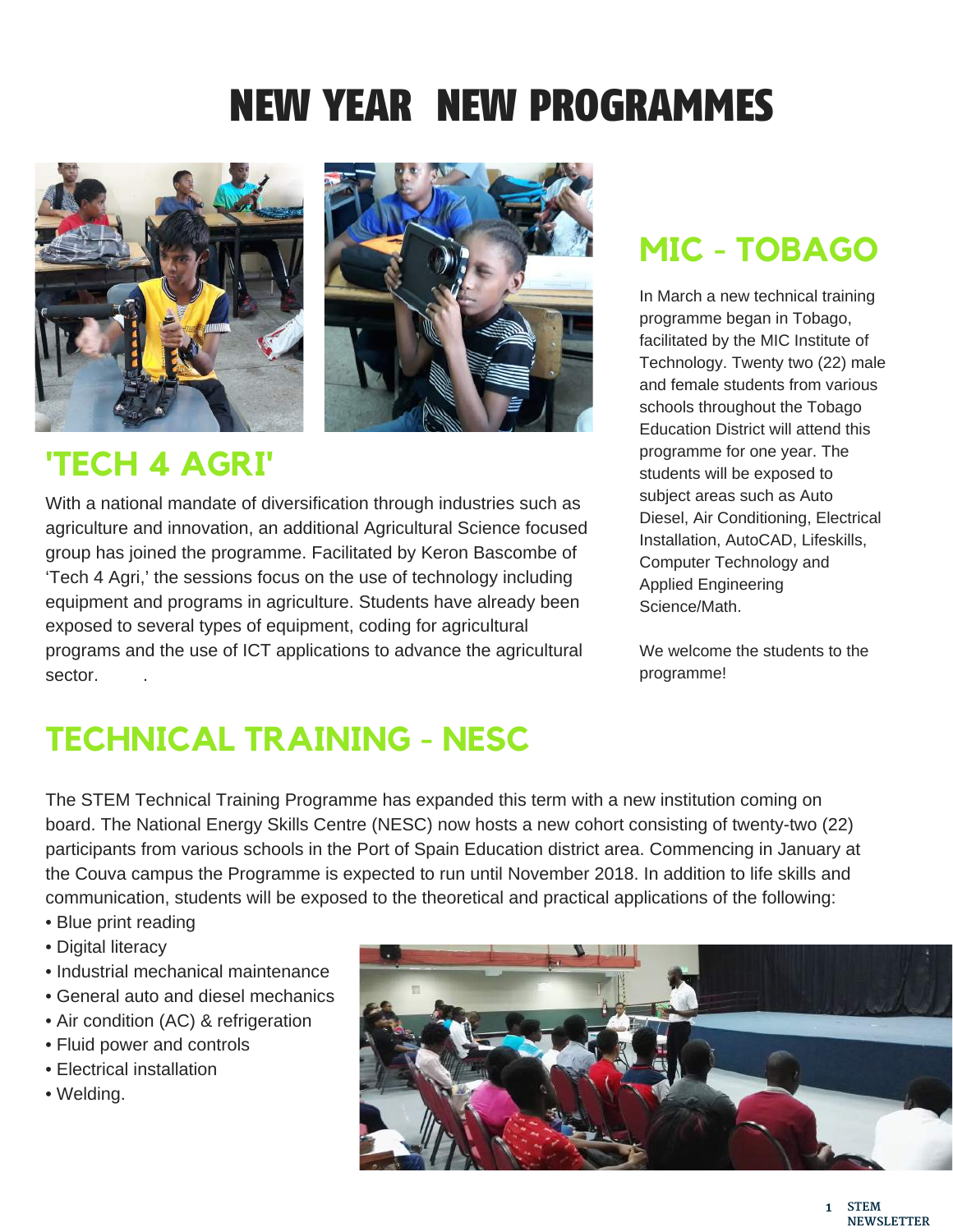### *NESC VOLUNTEERISM PROJECT*

As part of the Life Skills Programme at NESC, students are involved in a volunteerism project. For this cohort, their project focused on supporting a person in need from within the Couva community (where the NESC facility is located). The students decided on the recipient and with much excitement, collectively compiled and presented a hamper of food items to the beneficiary during a Saturday session.



# STEM TECHNICAL TRAINING PROGRAMME

In addition to NESC, participants are engaged in technical training facilitated by a range of institutions that have the expertise and a good reputation in the area of Technical Training: MIC Institute of Technology, Automation Technology College (ATC), the KENSON School of Production Technology. The objective of the programme is to provide students who have an interest in technical careers and are pursuing technical subjects at the CSEC level with a wider exposure to the practical application of technical training areas.



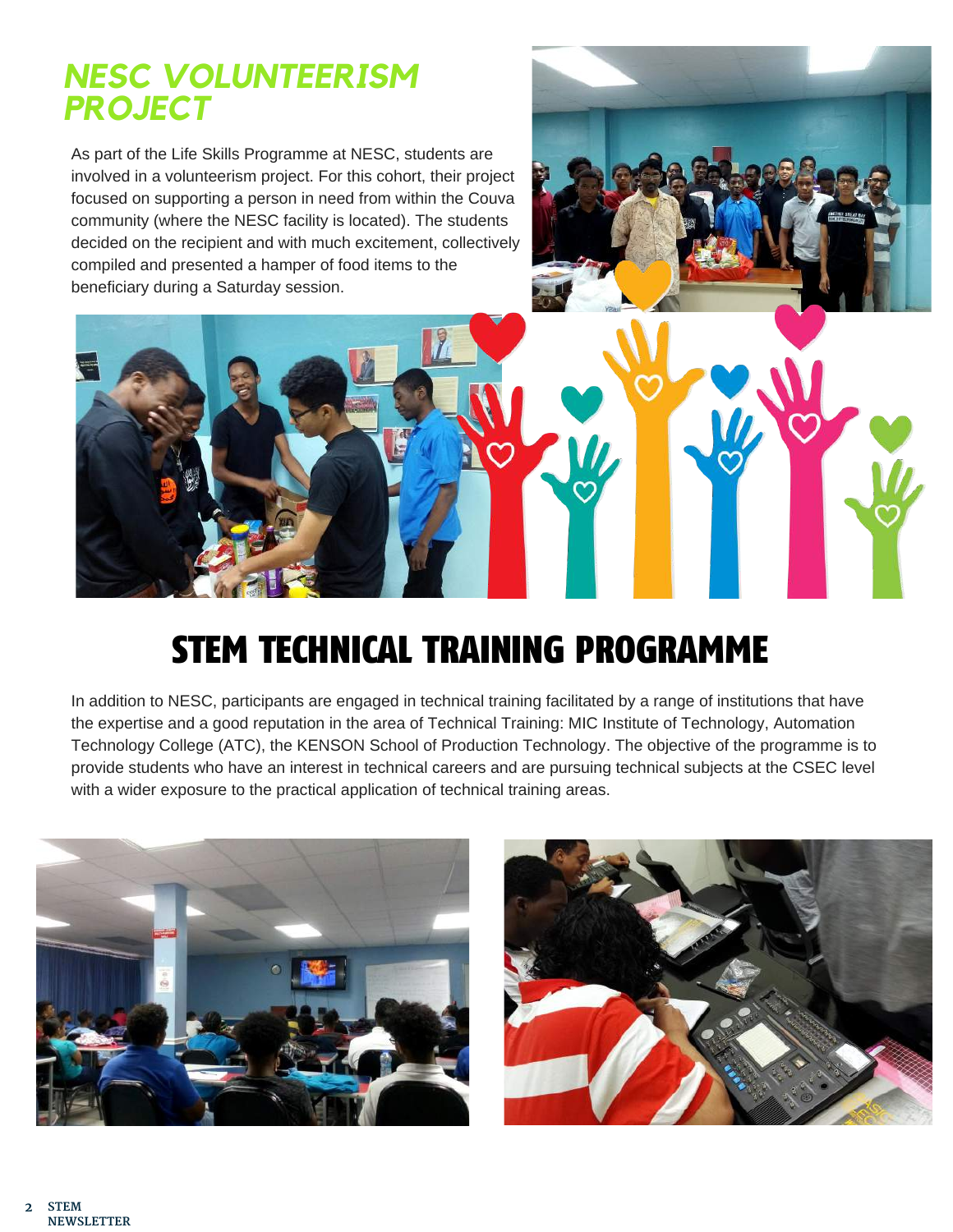# *STEM CHALLENGE: SAILBOAT*

Design and build a boat or a raft using palette sticks, rubber bands, tape, string and skewers. The model must be able to sail across a tray of water. Let the race begin!





# *MAD SCIENCE*

Mad Science is an international group of enthusiastic scientists delivering hands-on science experiences to children. Each session with the group develops scientific literacy through innovation and fun. In one session this term students were introduced to electromagnetism and the biggest magnet, the earth. As the students explored the magnetic fields they were given the task of locating 'true north' with magnets and compasses. Students were intrigued by the demonstration of the production and manipulation of currents of magnets in a tube.

In another Mad Science session covering rocks and minerals, students got handy by building volcanoes from household products. The session continued where facilitators introduced the egg-model to illustrate the layers of the earth. Students also had fun digging for 'gold', by applying and explaining what they learnt on the classification of different rocks and minerals.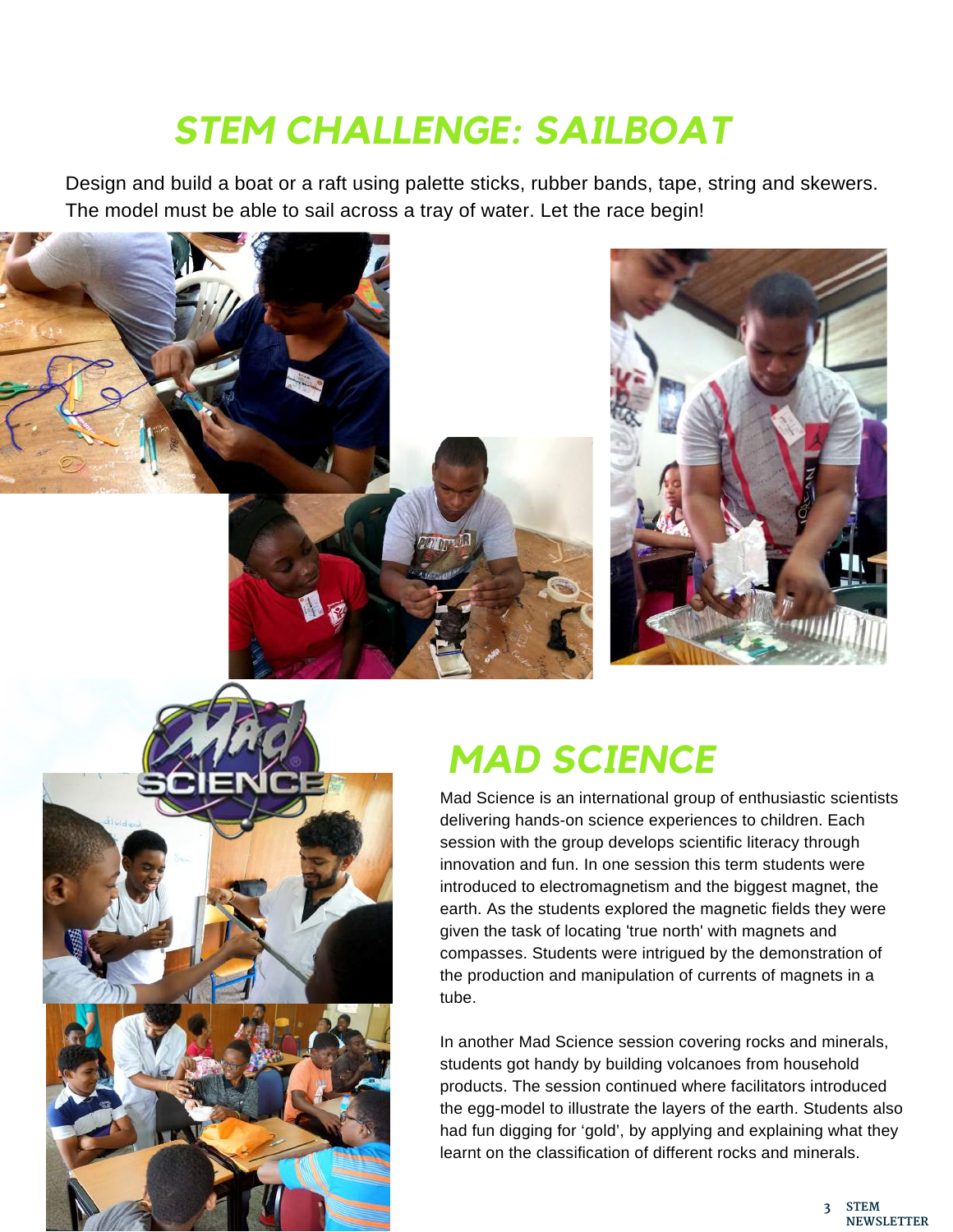## STEM TEACHER TRAINING WORKSHOP





### *The Teacher Becomes the Student*

The STEM Teacher Training Workshop designed and delivered by the Caribbean Academy of Sciences (CAS) for the Shell STEM Programme was held on the 17th and 18th January 2018 at the University of Trinidad and Tobago, Chaguanas Campus. Teacher training workshops are another component of the Shell STEM programme that prepares and equips teachers with the skills and resources for integrating STEM in the 21st Century classroom. The team of CAS facilitators has conducted similar workshops in other Caribbean territories and is committed to Science Education in the region.

The workshop covered STEM course material based on the lower secondary school curricula through highly interactive sessions capturing the interest of the teachers throughout the period. While the content targeted the lower school teachers and curriculum, its basic elements can be applied to all levels of the school system.

Throughout the workshop teachers developed and tested ideas through a range of hands-on STEM activities using the STEM 'plan and design' process.

> **Dr. Rowena Kalloo, served as the Chief Facilitator, with Professor Emeritus Winston Mellowes, President of CAS facilitating the two-day sessions. Other facilitators included Dr Cathy Radix, Mr. Daniel Ringis, Mr Otis Caruth and Ms Simone Henry, with Ms Petal Jetoo also joined the team from the Ministry of Education, Guyana.**

**Teacher Stem Challenge Integrating STEM: SODIS – Solar Energy Disinfection / solar water heater** Following a discussion on the principles of solar energy teachers were challenged with engineering a solar cooker for hot dogs: using a Pringles can, foil, cling wrap, garbage bag and a shoe box.

#### **Evaluation and the way forward**

Teachers discussed the likelihood of incorporating the ideas presented into their curriculum and the support they would require for classroom integration. Teachers explored the idea of linking the activities to objectives on the national Mathematics and Science curricula and identified the Scientific and Mathematical concepts at work. Dr. Kalloo summarised the ideas of the two-day workshop, reiterating the strategies discussed by facilitators and participants alike.

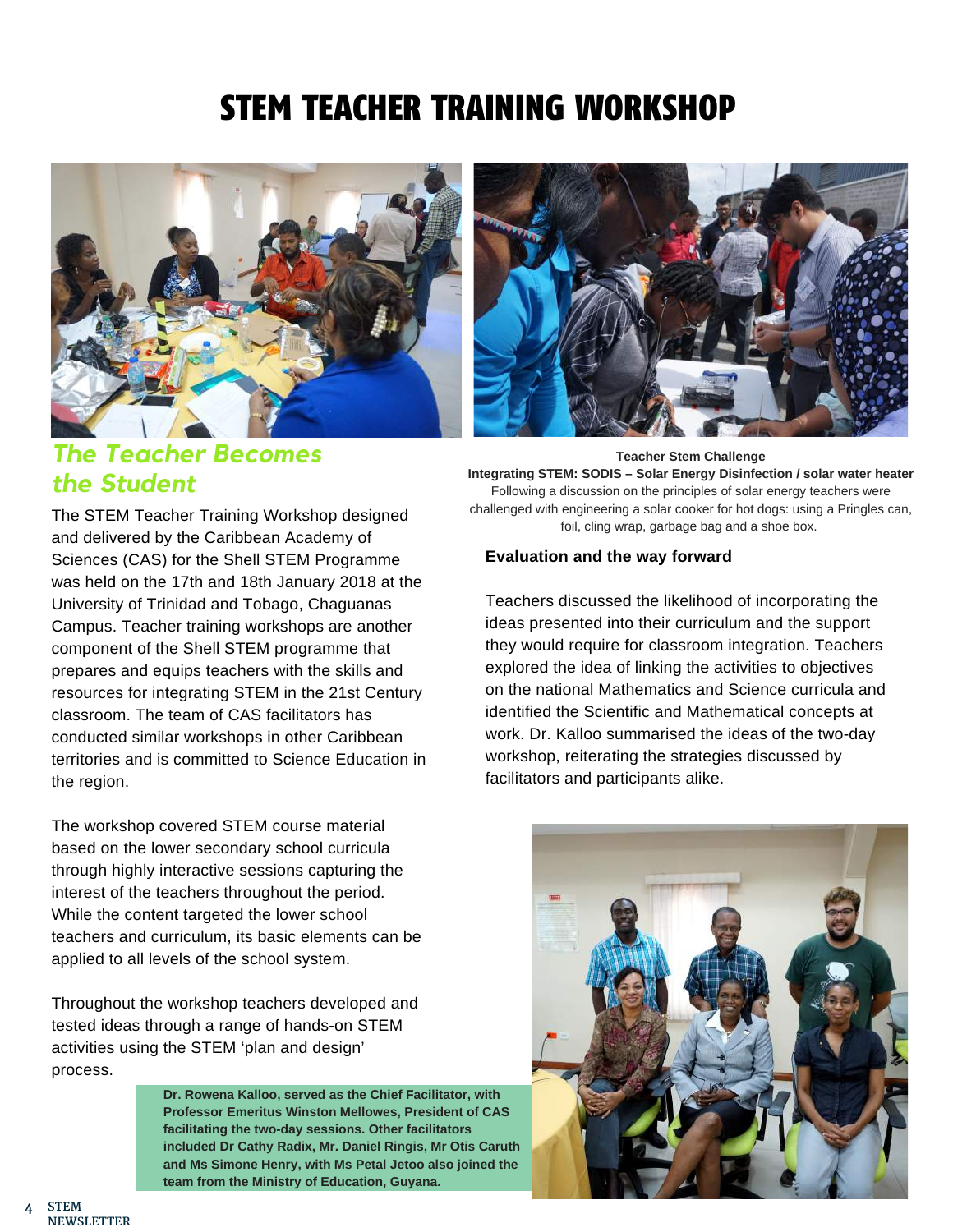## *STEM ACHIEVERS: WOODBROOK SECONDARY*

*STEM students among top achievers at Woodbrook Secondary's Achievement Day*





The Woodbrook Government Secondary School hosted their Achievement Day on Thursday 11th January at the Holiness Revival Ministries Church Auditorium. This event celebrates the achievements of the students who have excelled academically as well as in their extra-curricular activities. Students, parents/guardians, teachers, the PTA, specially invited guests from the Ministry of Education, and other special interest groups inclusive of the STEM Programme were in attendance.

After the pleasantries and speeches the distribution of awards began and the excitement was palpable as students cheered on their peers collecting their various certificates, medals and trophies.

Awards were distributed to the lower and upper school students who placed first, second, third overall, in their relevant subject areas as well as those who excelled at their CSEC examinations.

Special congratulations were extended to the awardees of the Form 1 group who were current and past participants in the STEM Programme for the success: **Shania Grazette, Shaeem Francis, Mathieu Borell, Massiah Constantine, Sapphire Joseph, Raphael Harricoo, Natalia Braxton, Dana-Marie Cudjoe and Emmanuel Faustin**. The distribution of the academic awards was followed by the distribution of awards in athletics, extra-curricular activities with the final prize going to the top student.